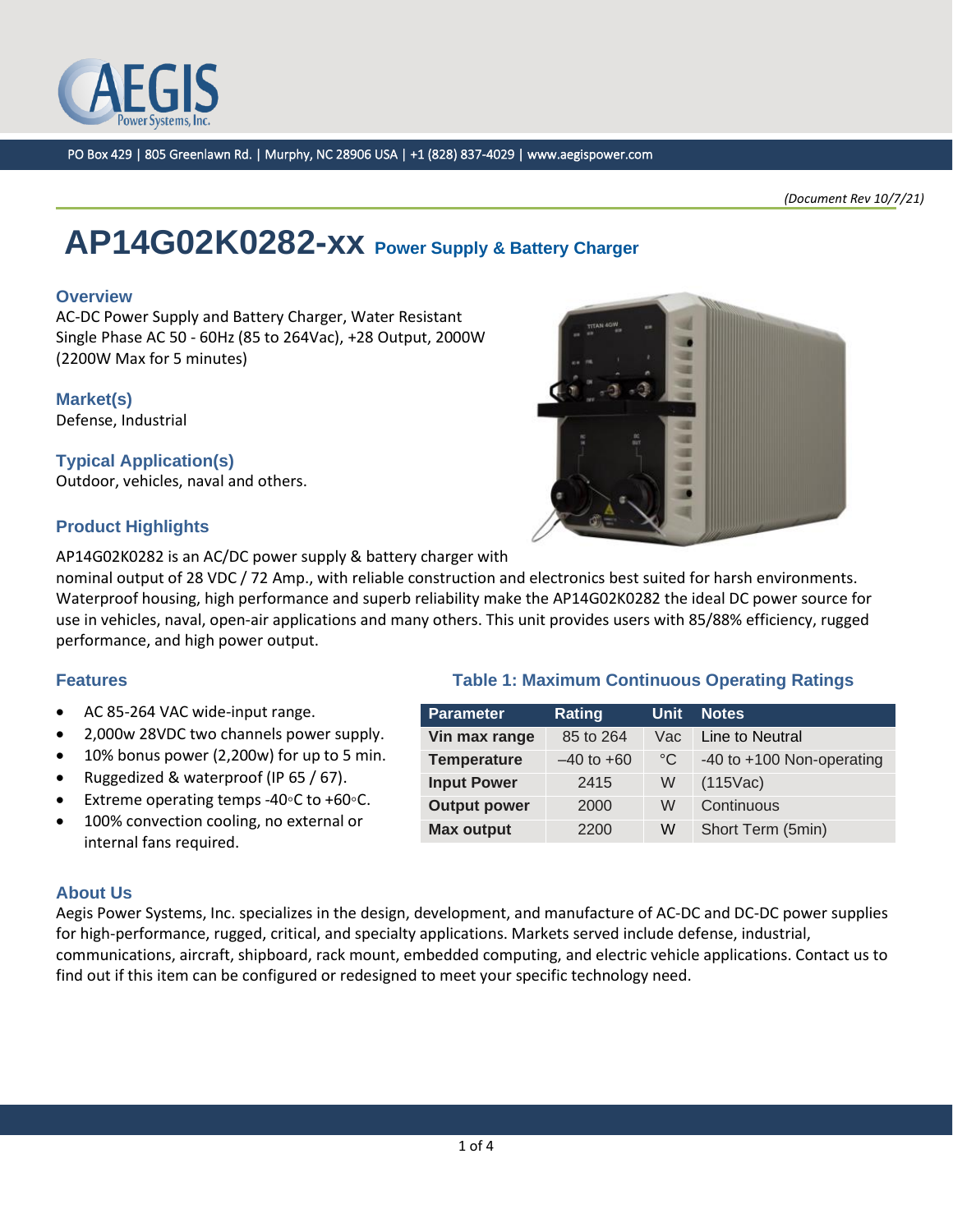

| <b>SPECIFICATIONS</b>      | (Typical at 25°C, nominal line and 100% load, unless otherwise specified.) |  |
|----------------------------|----------------------------------------------------------------------------|--|
| <b>Input Voltage</b>       | 85Vac - 264Vac, 50Hz, 60Hz                                                 |  |
| <b>Input Current</b>       | 21A / 10A (115 / 230Vac at 72Amps output power)                            |  |
| <b>Power Factor</b>        | 0.99 / 0.96 at 115 / 230Vac                                                |  |
| <b>Output Power</b>        | 2000W, 2200W Short Term Maximum                                            |  |
| <b>Output Specs</b>        | See table 2 for details                                                    |  |
| <b>Efficiency</b>          | 85@ 115Vac, 88@ 230Vac, Typ. at 28V at 72A                                 |  |
| <b>Output Ripple</b>       | See Table 2.                                                               |  |
| <b>Current Limit</b>       | 40A for each output (by Circuit breaker)                                   |  |
| <b>Temperature</b>         | -40°C to +60°C Operating                                                   |  |
| <b>Derating</b>            | 34W/°C at 230Vac: +55°C to +80°C                                           |  |
|                            | 21W/°C at 115Vac: +55°C to +60C                                            |  |
| Cooling                    | <b>Convection Cooling</b>                                                  |  |
| Package                    | Enclosed case IP65/67 rated.                                               |  |
| <b>Dimensions</b>          | 18.82" L x 7.6" W x 11.14" H                                               |  |
| Weight                     | 44lbs. maximum                                                             |  |
| <b>Connectors</b>          | See Table 3                                                                |  |
| <b>Shock and Vibration</b> | MIL-STD-810G                                                               |  |
| <b>Ingress Protection</b>  | IP65/67                                                                    |  |
| <b>EMI</b>                 | MIL-STD-461F                                                               |  |
| <b>Country of Origin</b>   | Israel                                                                     |  |

*Specifications subject to change without notice.*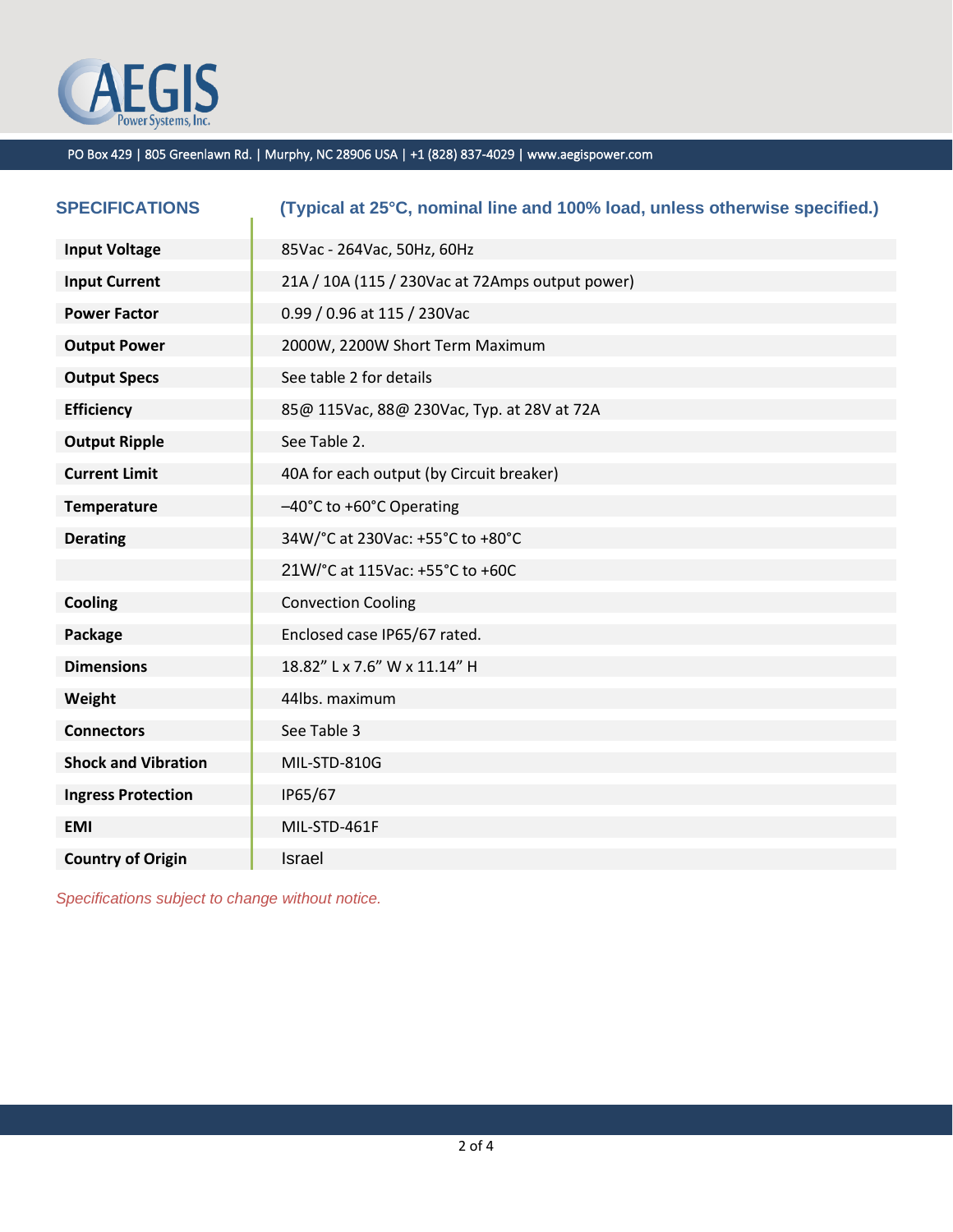

# **Table 2: Voltage Output (Nominal)**

| AP14G02K0282 |                       |  |
|--------------|-----------------------|--|
| Voltage      | $+28Vdc$              |  |
| Current      | <b>72A Continuous</b> |  |
| Power        | 2016W                 |  |
| Ripple       | 90mVpk-pk*            |  |
|              |                       |  |

\* 20MHz Bandwidth Limited.

# *Table 3: Connector Specifications*

| AP14G02K0282 Accessory |                                |  |  |
|------------------------|--------------------------------|--|--|
| 02K028CB-IN            | Input Cable                    |  |  |
| 02K028CB-OT            | <b>Output Cable</b>            |  |  |
| 02K028CN-IN            | <b>Input Mating Connector</b>  |  |  |
| 02K028CN-OT            | <b>Output Mating Connector</b> |  |  |